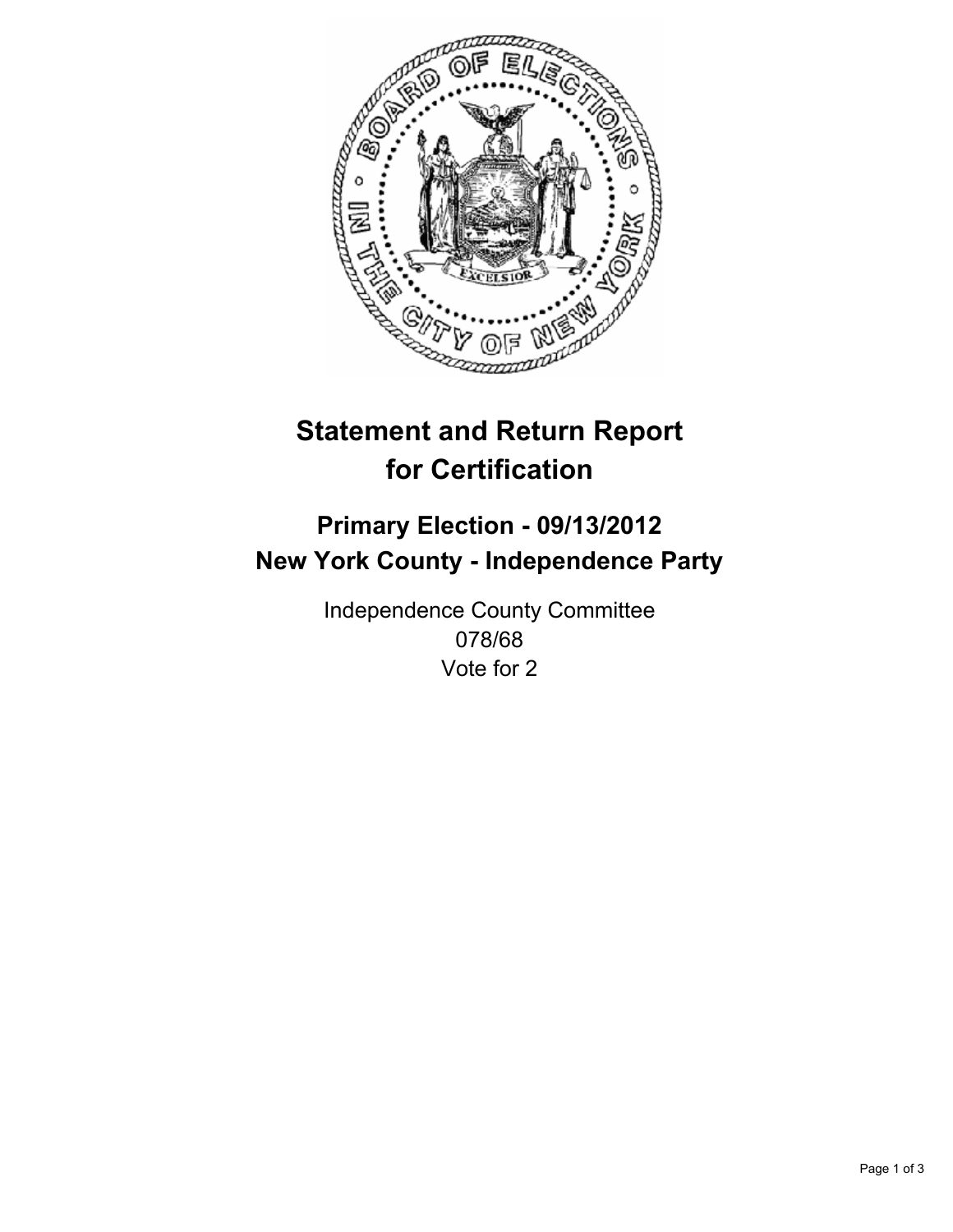

### **Assembly District 68**

| <b>PUBLIC COUNTER</b>                                    |   |
|----------------------------------------------------------|---|
| <b>EMERGENCY</b>                                         | 0 |
| ABSENTEE/MILITARY                                        | 0 |
| <b>FEDERAL</b>                                           | 0 |
| SPECIAL PRESIDENTIAL                                     | 0 |
| <b>AFFIDAVIT</b>                                         | 0 |
| <b>Total Ballots</b>                                     |   |
| Less - Inapplicable Federal/Special Presidential Ballots | 0 |
| <b>Total Applicable Ballots</b>                          |   |
| CHRISTOPHER R GIATTINO                                   |   |
| <b>VALERIE GREEN</b>                                     |   |
| <b>Total Votes</b>                                       | 2 |